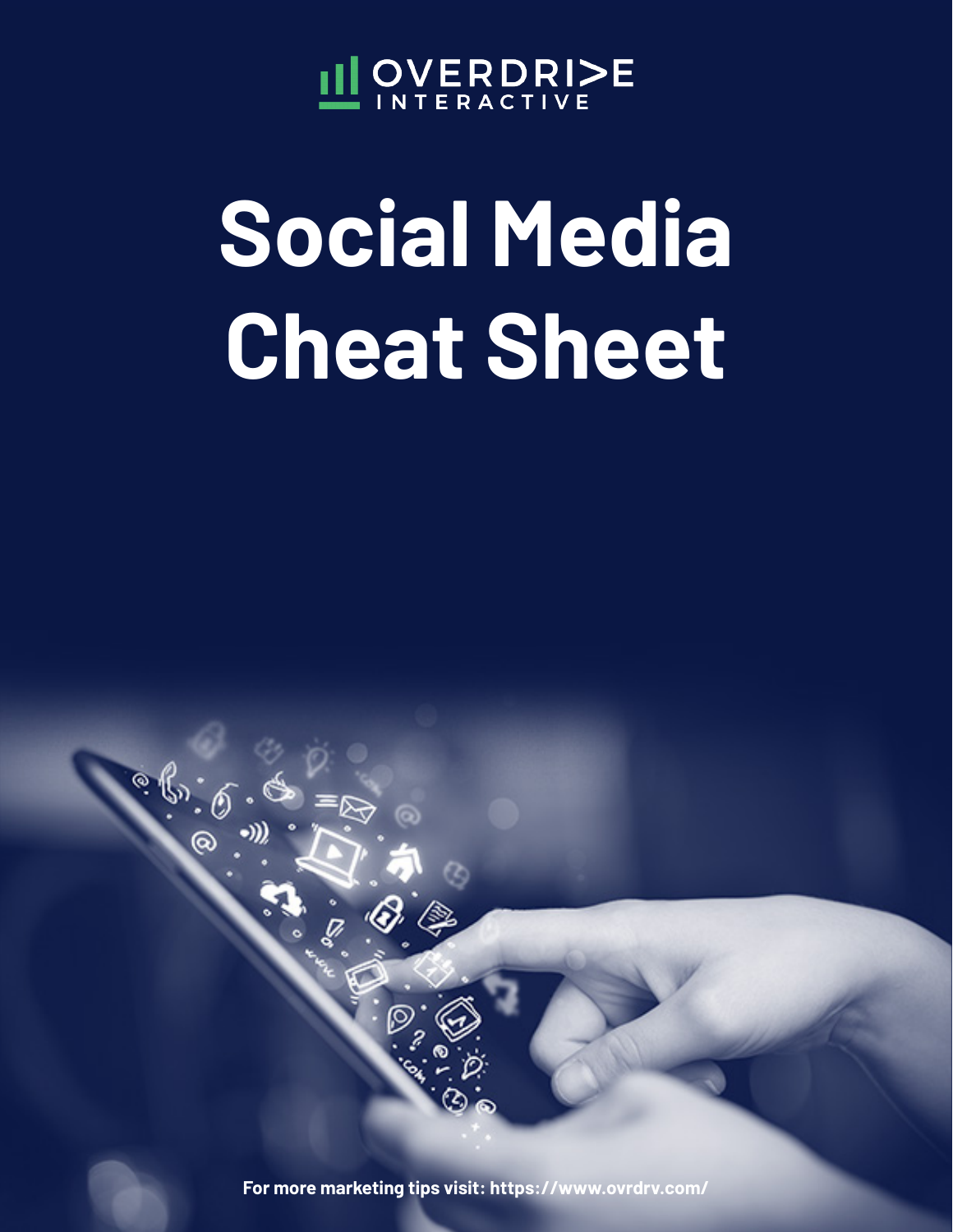### **FACEBOOK SOCIAL MEDIA BEST PRACTICES**

### **CONTENT**



● Best ● Neutral ● Worst



### **Metadata:**

- URL removed from caption
- · Imbedded image Branded URL
- 
- Metadata headline

### **Copy**

Copy Length: 40-80 characters Hashtags: 1-2 Posts Per Week: 3-5 x/ week (minimum)

**Images** (png) Profile Pic: 180x180 or 5:6 (mobile optimized) Link: 1200x628 Stories: 1080x1920 File Size: 60MB

### **Video** (mp4)

Copy Length: 40-80 characters Hashtags: 1-2

In Feed: 16:9 or 9:16 (minimum width 1200px) Image: 1080x1080 or 5:6 (mobile optimized)

Link: 1200x628 Stories: 180x1920

**Best Days to Post** Tuesday, Wednesday, and Friday: **9 a.m.–1 p.m.**

**Worst Day Saturday** 

**Posts Per Week:** 3-5 x/ week (minimum)

- $\cdot$  Images should be attention-grabbing
- When using links, be sure the headline is catchy
- Ask questions to generate engagement
- Consider using Stories to bypass the algorithm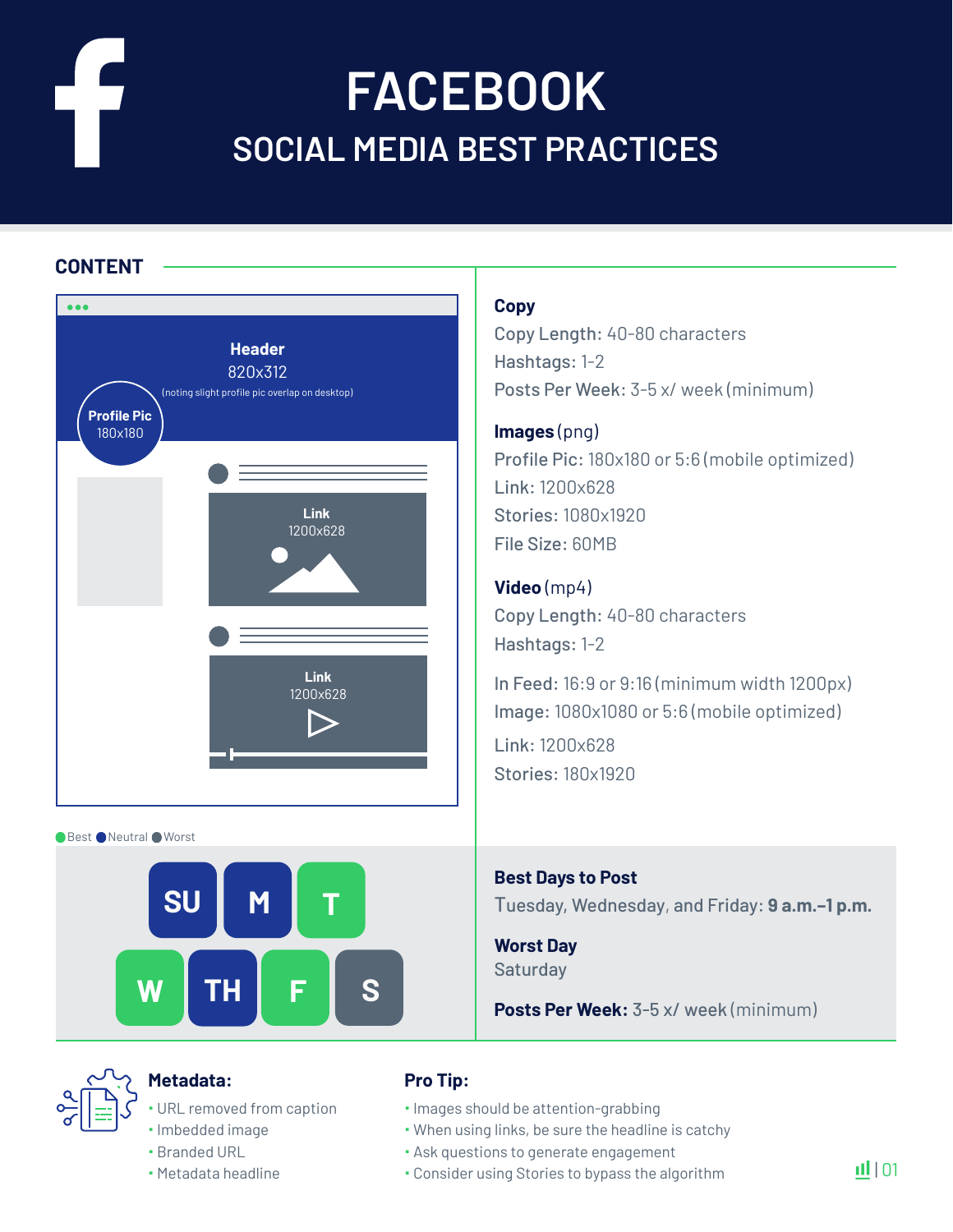# **INSTAGRAM SOCIAL MEDIA BEST PRACTICES**

### **CONTENT**



### **Copy**

Copy Length: 100-150 characters Hashtags: 11 maximum

**Images** (png) Profile Pic: 180x180 In Feed: 5:6 (preferred) or 1080x1080 Carousel: 5:6 (preferred) or 1080x1080

**Story** (png or mp4) In Feed: 1080x1920 (250px top/bottom, 40px sides)

**Video** (mp4) In Feed: 16:9, 1:1, 4:5 Stories: 16:9 (250px top/bottom, 40px sides) File Size: 4GB

Best Neutral Worst



**Best Days to Post** Tuesday: **11 a.m.–2 p.m.** Monday through Friday: **11 a.m.** 

**Worst Day Sunday** 

**Posts Per Week:** 3-5 x/ week (minimum)



### **Pro Tip:**

**· Include Geolocation tag** 

- Share tagged posts to Stories
- Use stickers on Stories to increase engagement
- Use analytics to see what content does/does not work and how the followers are engaging over time.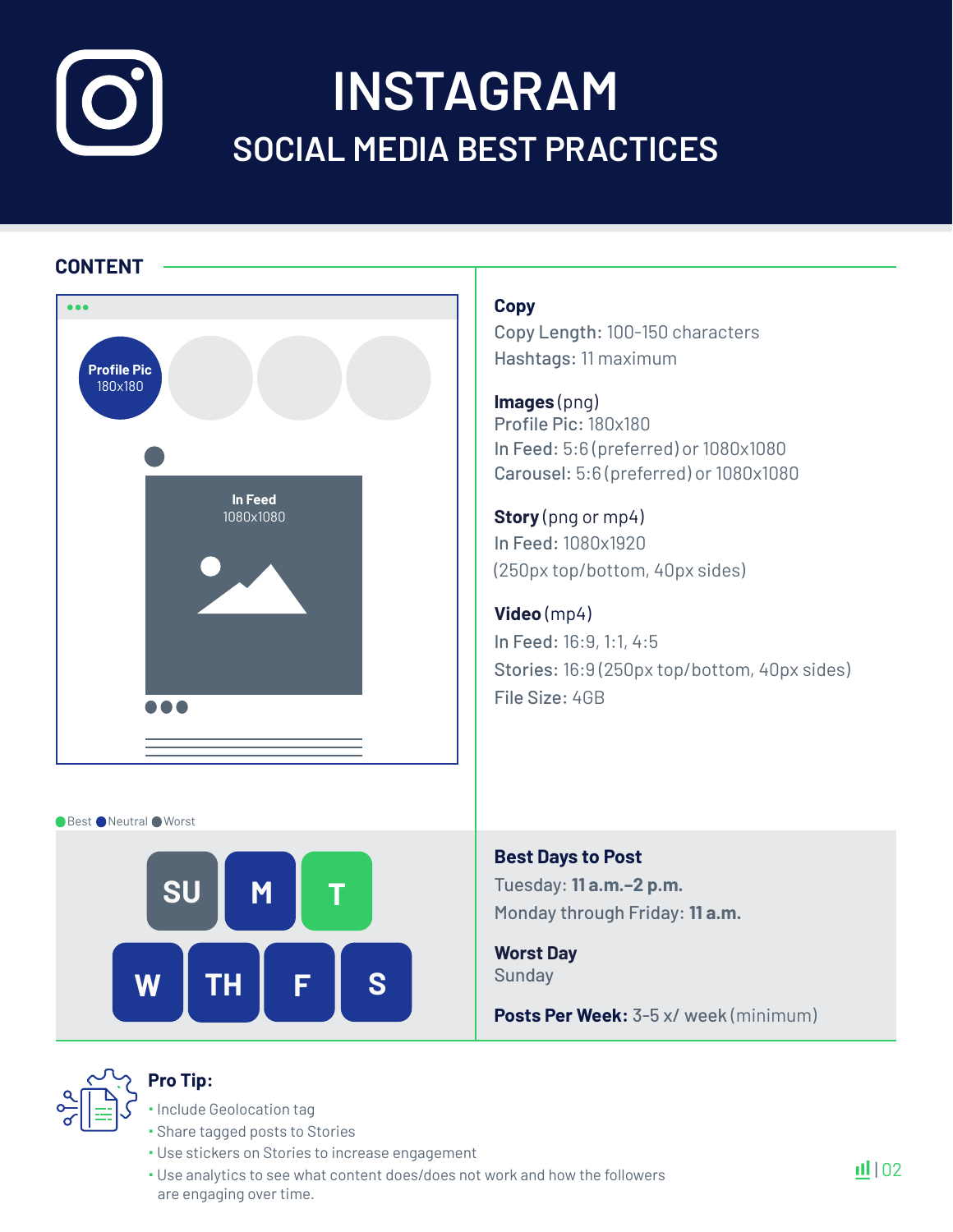### **TWITTER SOCIAL MEDIA BEST PRACTICES**

### **CONTENT**

| i o d                         |                                                            |
|-------------------------------|------------------------------------------------------------|
| <b>Profile Pic</b><br>400x400 | <b>Header</b><br>1500x1500<br>(noting profile pic overlap) |
|                               | <b>Shared Link</b><br>1200x628<br>In Feed<br>1200x720      |

● Best ● Neutral ● Worst





### **Metadata:**

 Share with the URL metadata when possible

### **Copy**

Copy Length: 71-100 characters Hashtags: 2-5

### **Images** (png)

Profile Pic: 400x400 Header: 1500x500 (noting profile pic overlap) Shared Link: 1200x628 In-Feed: 4:3 or 16:9

### **Video** (mp4)

In Feed: 1280×720 (landscape), 720×1280 (portrait), 720×720 (square) File Size: 512MB

### **Best Days to Post** Wednesday: **9 a.m.– 3 p.m**. Tuesday through Thursday: **9 a.m.–11 a.m.**

### **Worst Day Saturday**

**Posts Per Week**  3-5 x/ week (minimum) No minimum/maximum for Retweets

### **Pro Tip:**

Add geolocation tags (mobile only)

- Use a URL shortener
- The Twitter algorithm favors rich media such as images, videos, gifs, and polls, try incorporating these frequently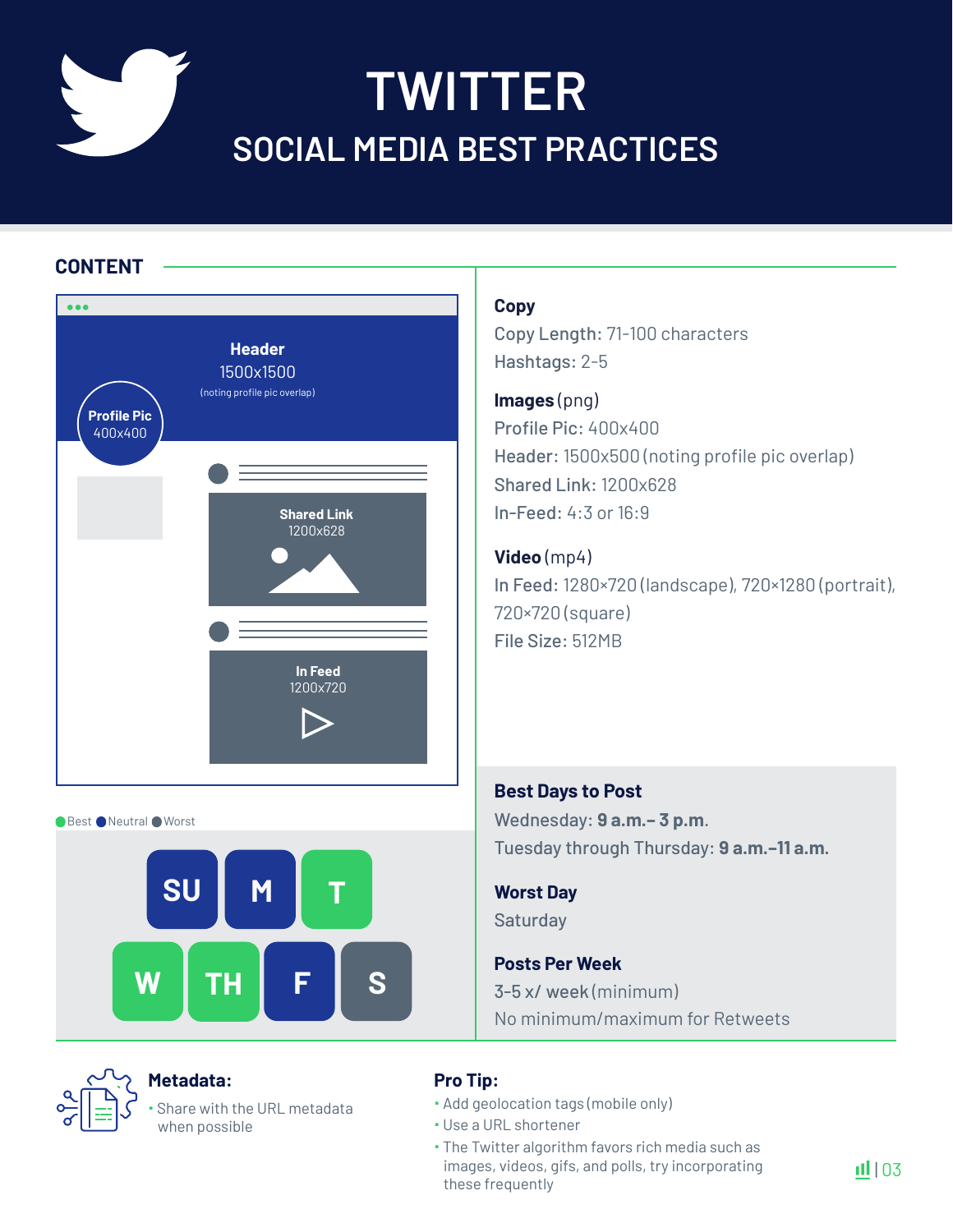### **LINKEDIN** IIN **SOCIAL MEDIA BEST PRACTICES**

### **CONTENT**



Best Neutral Worst



### **Metadata (editable):**

URL removed from caption

- · Imbedded image Branded URL
- 
- Metadata headline

### **Copy**

Copy Length: 100-140 characters Hashtags: 1-2

### **Images** (png)

Profile Pic: 300x300 Header: 1128x191 Shared Link: 1200x627 In-Feed: 1200x627

### **Video** (mp4)

In Feed: 1:2.4 to 2.4:1. File Size: 5GB (max)

### **Additional Tips**

- Articles with images generate 94% more engagements
- Use the content publishing options that are available to increase engagement - videos, slides, polls, documents

**Best Days to Post** Tuesday through Thursday: **9 a.m.–12 p.m.**

**Worst Day** Sunday

**Posts Per Week**  1-2 x/ week

- Using SEO keywords in your Overview help with discoverability on the platform
- LinkedIn Live generates 24x more engagements than other types of posts

 $|| || 04$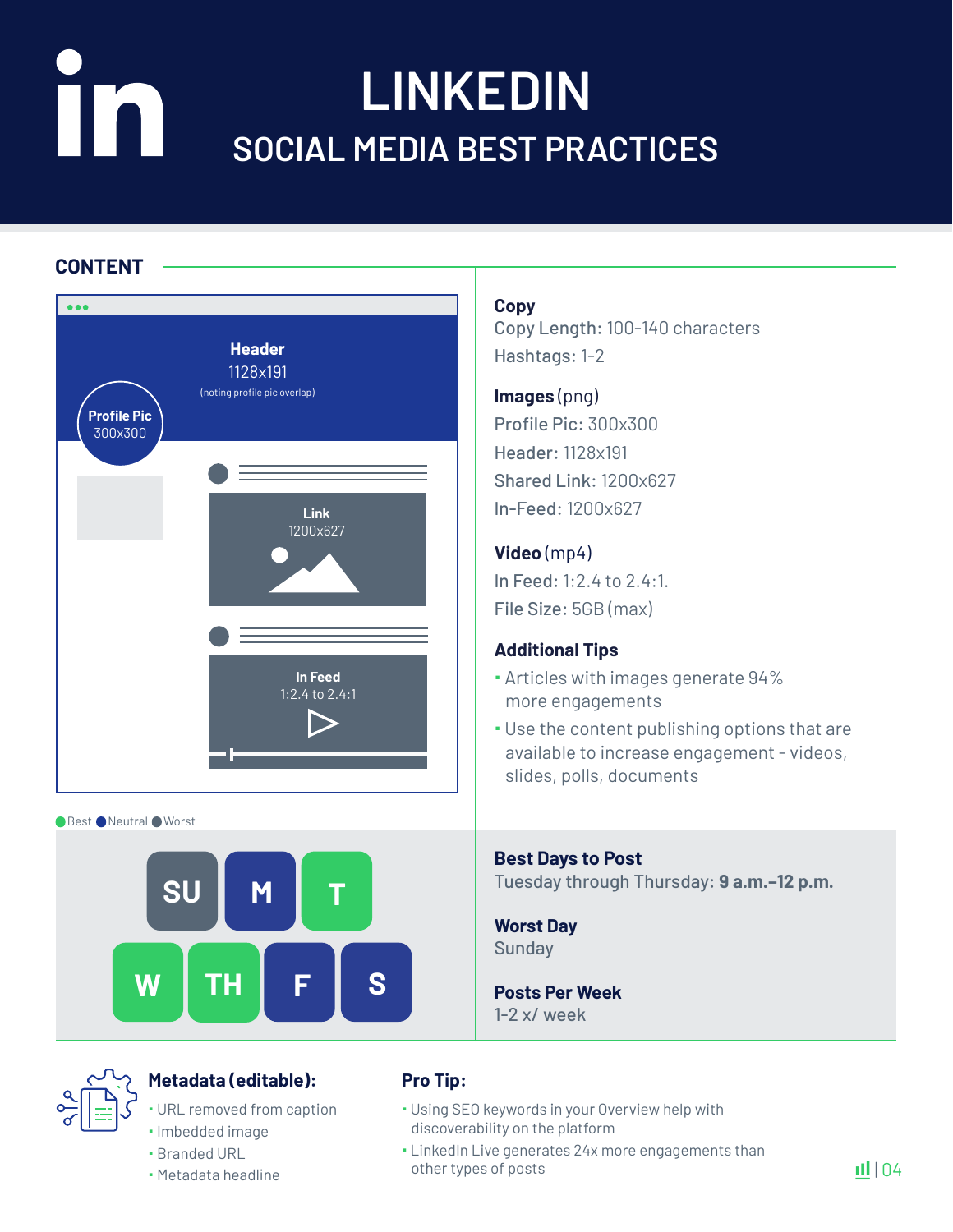## **PINTEREST SOCIAL MEDIA BEST PRACTICES**

### **CONTENT**



● Best ● Neutral ● Worst



### **Copy**

Copy Length: 100-200 characters Headline: 100 characters Hashtags: 2-3

### **Images** (png)

Profile Pic: 165x165 Pin: 2:3 or 1.3:5 (max width 600px) Board Display: 2 222x150 pixels (large thumbnail) 55x55 (smaller thumbnail)

### **Video** (mp4)

1:1 (square) or 2:3, 4:5 or 9:16 (vertical) 4 seconds to 15 minutes (for ads, the platform notes that 6-15 seconds are optimal) File Size: 2GB

**Best Days to Post** Fridays and Saturdays: **8 p.m.-11 p.m., and 2 a.m.- 4 a.m.**

**Worst Day** Monday-Friday: **5 p.m.- 7 p.m.**

**Posts Per Week** 1-2 x/ week



- Use Pinterest's autosuggestion feature to see which keywords are top ranking
- $\cdot$  Incorporate keywords into captions and titles to increase discoverability
- Add branded URL to titles and captions when applicable
- Subtly incorporate your brand logo on all content (avoiding the lower-right corner)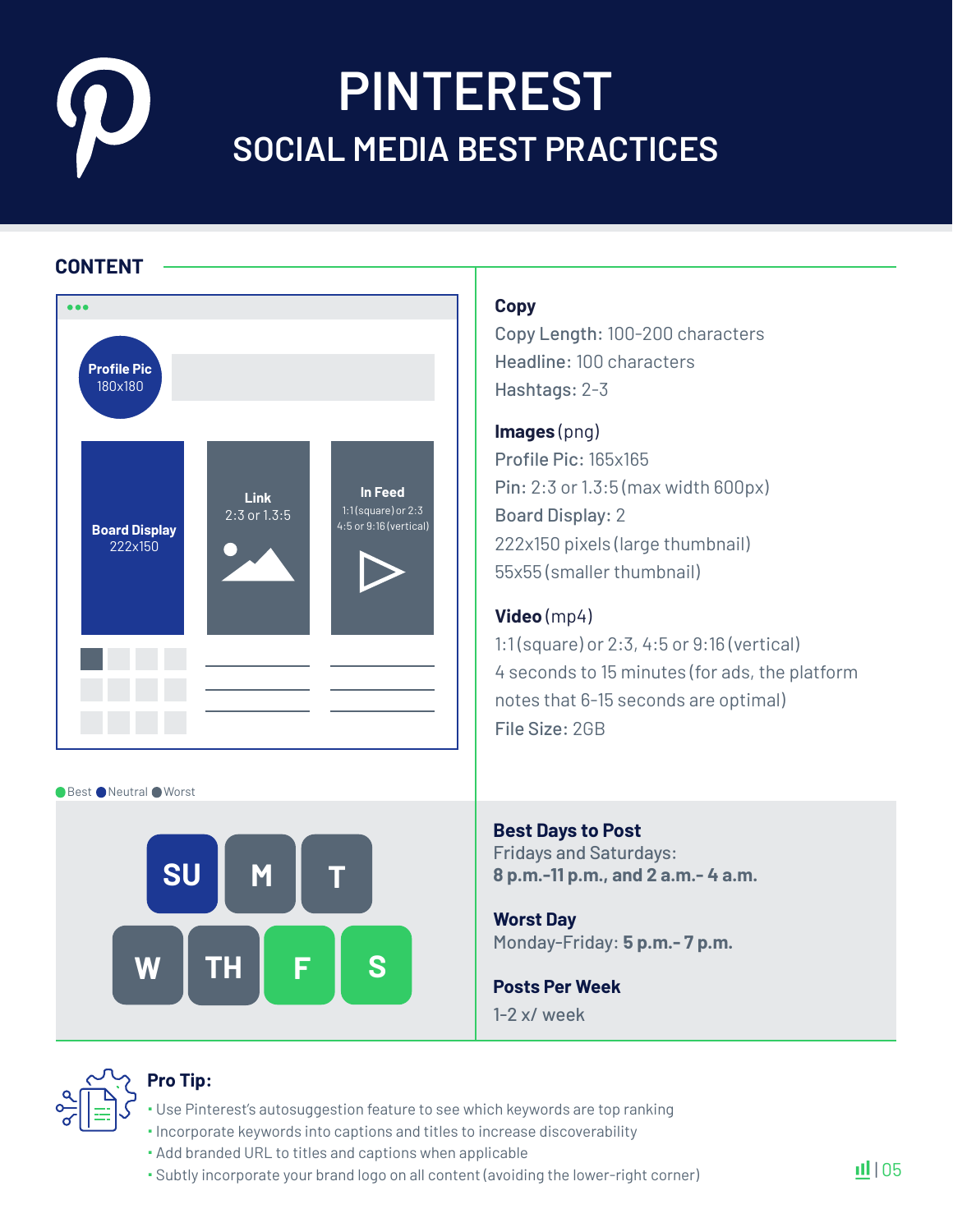

### **YOUTUBE SOCIAL MEDIA BEST PRACTICES**

### **CONTENT**

| <b>Header</b><br>2560x140<br>(safe area for mobile and web)<br><b>Profile Pic</b><br>800x800 |  |
|----------------------------------------------------------------------------------------------|--|
| <b>Link</b><br>16:9 recommended (pillar boxing on 4:3)                                       |  |
|                                                                                              |  |
|                                                                                              |  |

Best Neutral Worst





### **Metadata:**

- Use closed captions in metadata
- Use Google SEO keyword infusion for exact keyword match
- Repeat SEO keywords 2-3 times

### **Copy**

Copy Length: 200+ words Focus on first 2-3 sentences Repeat SEO keywords 2-3 times in caption Hashtags: 10-15

### **Images** (png)

Profile Pic: 800x800 Header: 2560x1440 (Safe area for mobile and web without text and logo cropping) 1546x423 pixels

### **Video** (mp4)

426x240 (240p), 640x360 (360p), 854x480 (480p), 1280x720 (720p), 1920x1080 (1080p), 2560x1440 (1440p) and 3840x 2160 (2160p) 16:9 recommended (pillar boxing on 4:3) Max File Size: 128GB (or 12 hours of footage)

### **When to Post** Monday - Wednesday: **2 p.m.-4 p.m.**  Thursday, Friday: **12 p.m.-3 p.m.**  Saturday, Sunday: **9 a.m.-11 a.m.**

**Posts Per Week**  1 x/ week

- Make video thumbnails Blue, Green, Orange or Yellow to avoid blending with the sites branding
- The first 1-2 sentences in the video description are the most important

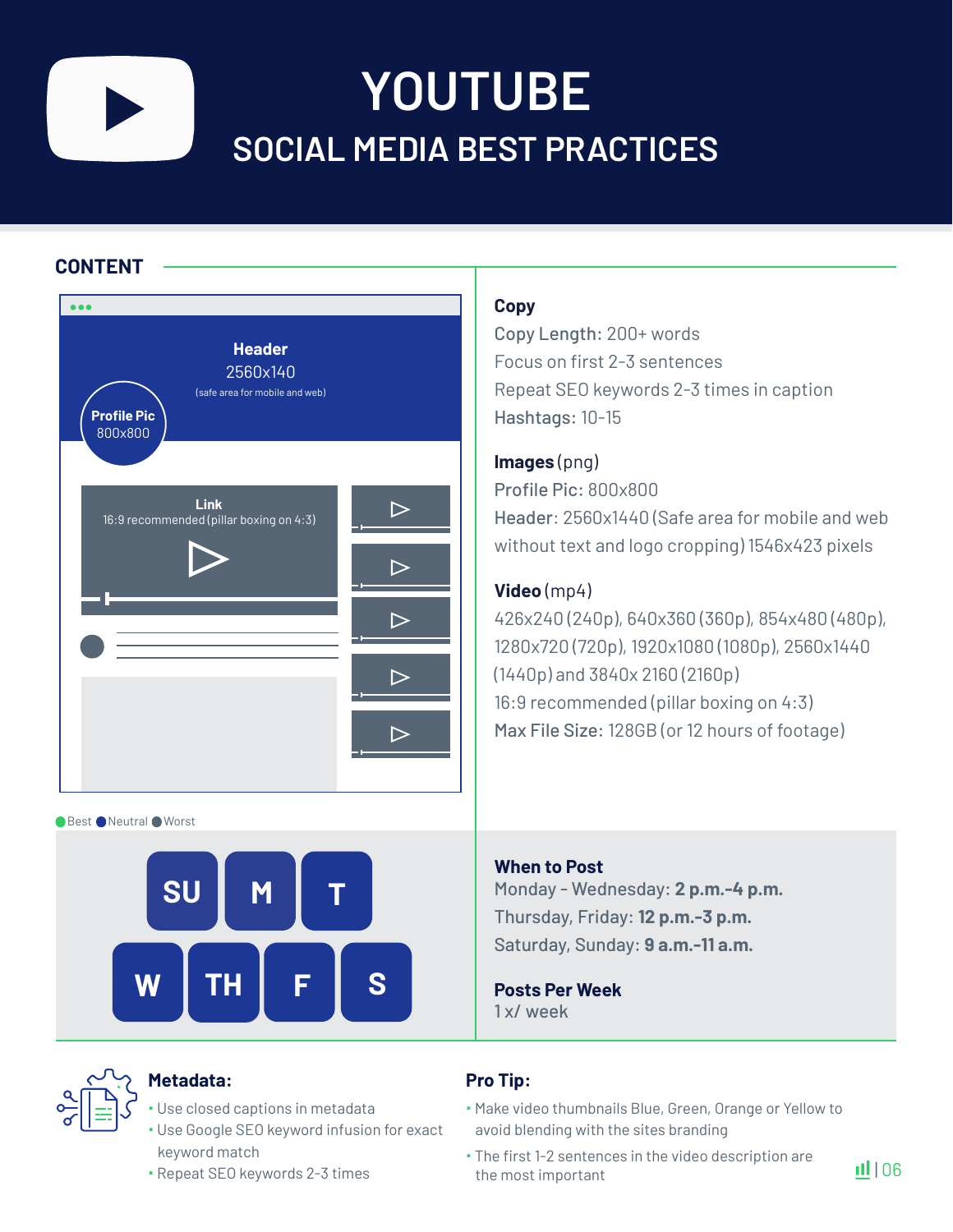# **TIK TOK SOCIAL MEDIA BEST PRACTICES**

### **CONTENT**



### **Copy**

Caption Length: 100 characters (including hashtags) Hashtags: 1-3 (branded, content description, trending)

**Images** (png) Profile Pic: 200x200

**Video** (mp4) Video Specs: 9:16 (1:1 will letterbox) Length: 15 seconds recorded in-app, 60 seconds in-app (4 sections of 15 seconds), or 10 minutes maximum. File Size: 287.6MB Caption Length: 100 characters (including hashtags) Hashtags: 1-3 (branded, content description, trending)

#### **When to Post**

Monday: **6 a.m., 10 a.m., 10 p.m.**  Tuesday: **2 a.m., 4 a.m., 9 a.m.** Wednesday: **7 a.m., 8 a.m., 11 p.m.** Friday: **5 a.m., 1 p.m., 3 p.m.**  Saturday: **11 a.m., 7 p.m., 8 p.m.**  Sunday: **7 a.m., 8 a.m., 4 p.m.** 

#### **Top Engaging Day/Time**

Tuesday: **9 a.m.**  Thursday: **12 p.m.**

Best Neutral Worst



**Posts Per Week:** 1 x/ week

### **Metadata:**

Use closed captions in metadata